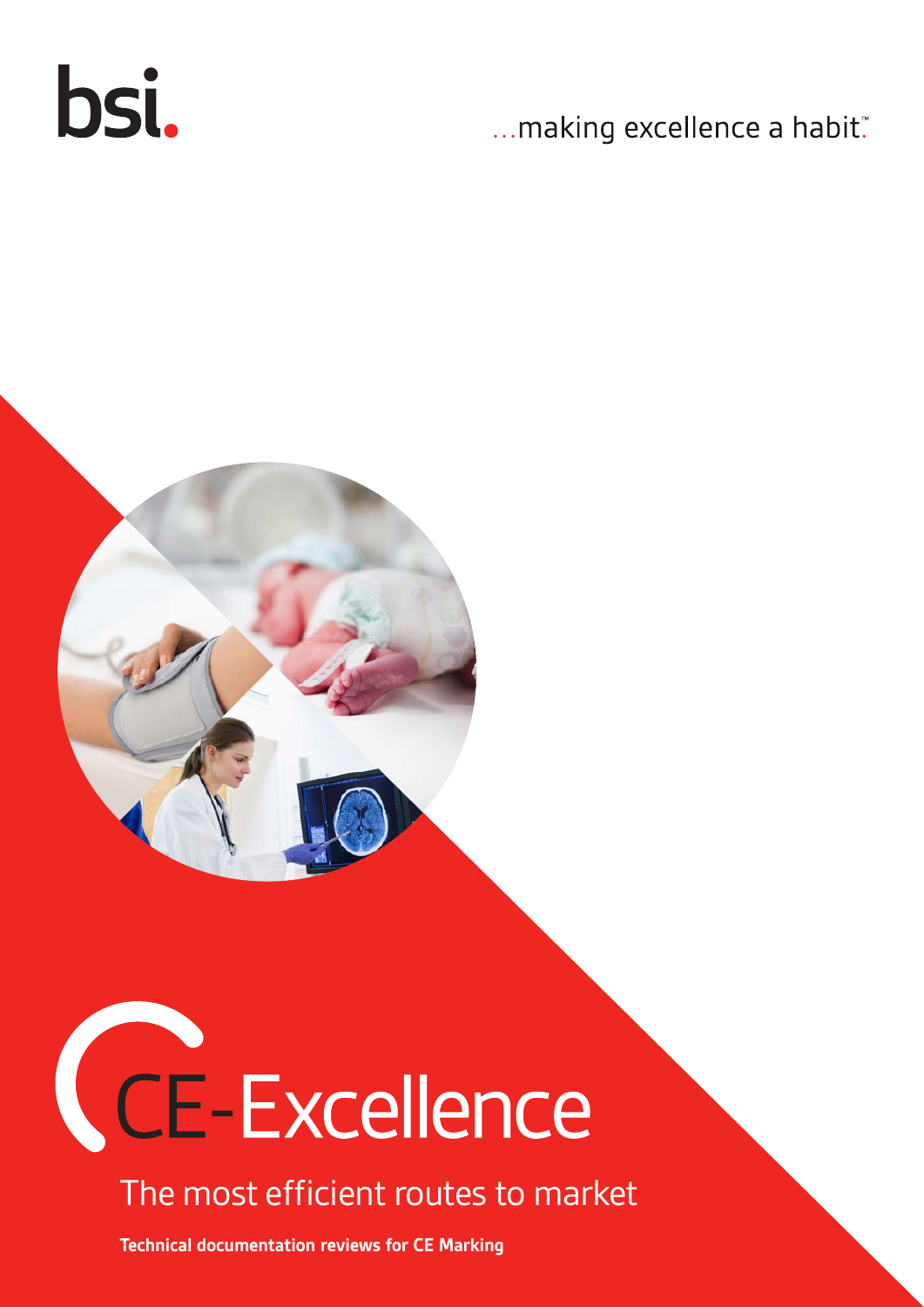# European market access with a trusted Notified Body.

BSI is a leading EU Notified Body; we review technical documentation as part of a conformity assessment to ensure that medical devices meet the necessary safety and performance requirements to allow them to be placed on the market.

The BSI team has a unique set of expertise from our product and regulatory experience that allows us to provide a rigorous review of your technical documentation. This gives confidence in your certification to you and your key stakeholders.

BSI offers technical documentation review through our CE-Excellence services; you will be assigned a dedicated Scheme Manager to work with you throughout your product certification journey and will remain your point of contact thereafter.

BSI has a strong commitment to providing the most experienced and efficient routes to market. This is why we offer you CE-Excellence, our trusted review services.



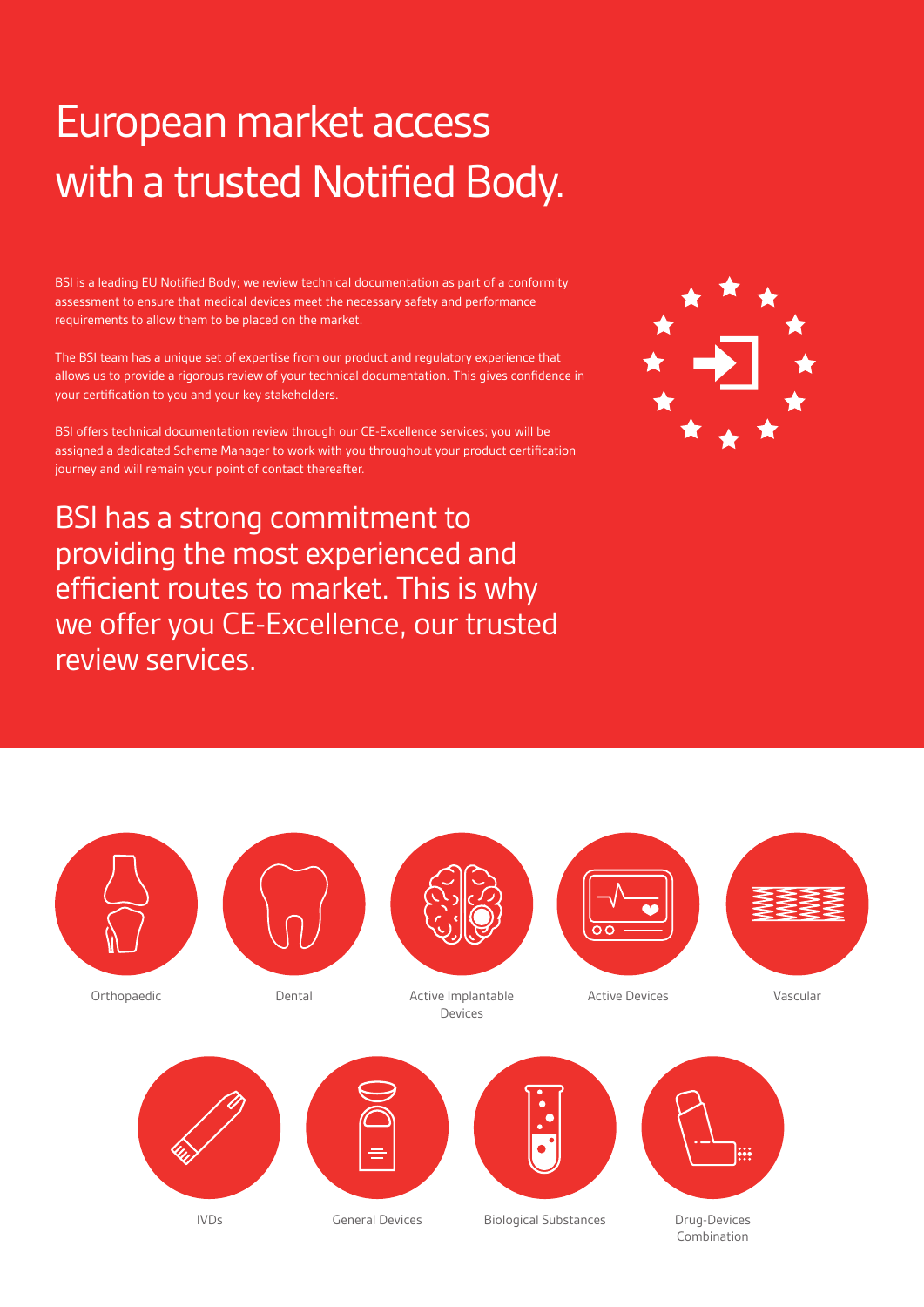# Cexcellence

Accessing the European market brings challenges that can lead to delays in your product launch. Such delays can be costly for the manufacturer, and for patients who require care. However, there are stringent requirements in place to ensure patient and user safety, as well as the performance of the device.

#### Maintaining quality, delivering excellence

Our CE-Excellence services are designed for medical device manufacturers wanting to get their products to European markets efficiently and safely. They combine efficiency with the integrity, independence, and robustness you have come to expect from BSI.

Explore the services in more detail.

# CE-Excellence has three service options



### CE-Standard

The CE-Standard review service allows you to work closely with your assigned BSI Product Expert on your product certification. These reviews are conducted remotely, with communication between you and your BSI Product Expert via phone and email, as required.



## CE-Dedicated FastTrack

The CE-Dedicated FastTrack review service allows you to book your technical documentation review in advance. The service is conducted remotely with your BSI Product Expert, who uses the time allocated to your company to conduct a focused review of your technical documentation. This allows you to interact with your BSI expert, providing them information during the review. The CE-Dedicated FastTrack service improves the efficiency of the process, and provides predictability in your planning of the review.



## CE-Onsite FastTrack

The CE-Onsite FastTrack review service is conducted at your premises; a BSI Product Expert visits the facility for a period of time. CE-Onsite FastTrack reviews allow for dynamic communications and opportunities for immediate responses to questions raised by the reviewer. Planning a CE-Onsite FastTrack review in advance provides you with more predictability and the reassurance of knowing when your BSI Product Expert will be at your premises.

#### **Note:**

Our services do not guarantee a CE Marking certificate will be issued within a certain amount of working days, but are based on completing the review process with either a positive or negative recommendation. CE-Dedicated FastTrack and CE-Onsite FastTrack are not available for devices utilizing animal tissue, blood derivatives or medicinal substances.